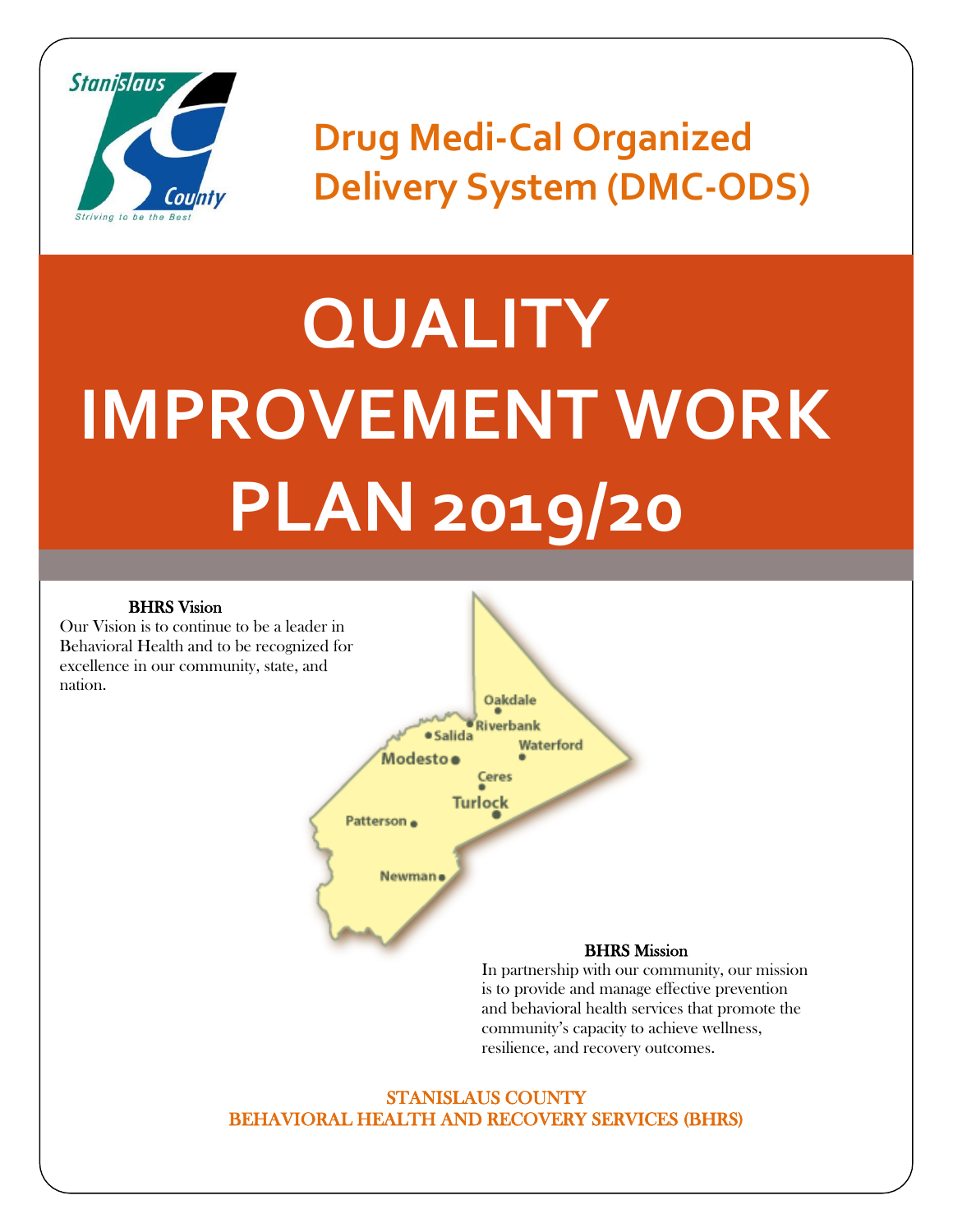# Table of Contents

<span id="page-1-0"></span>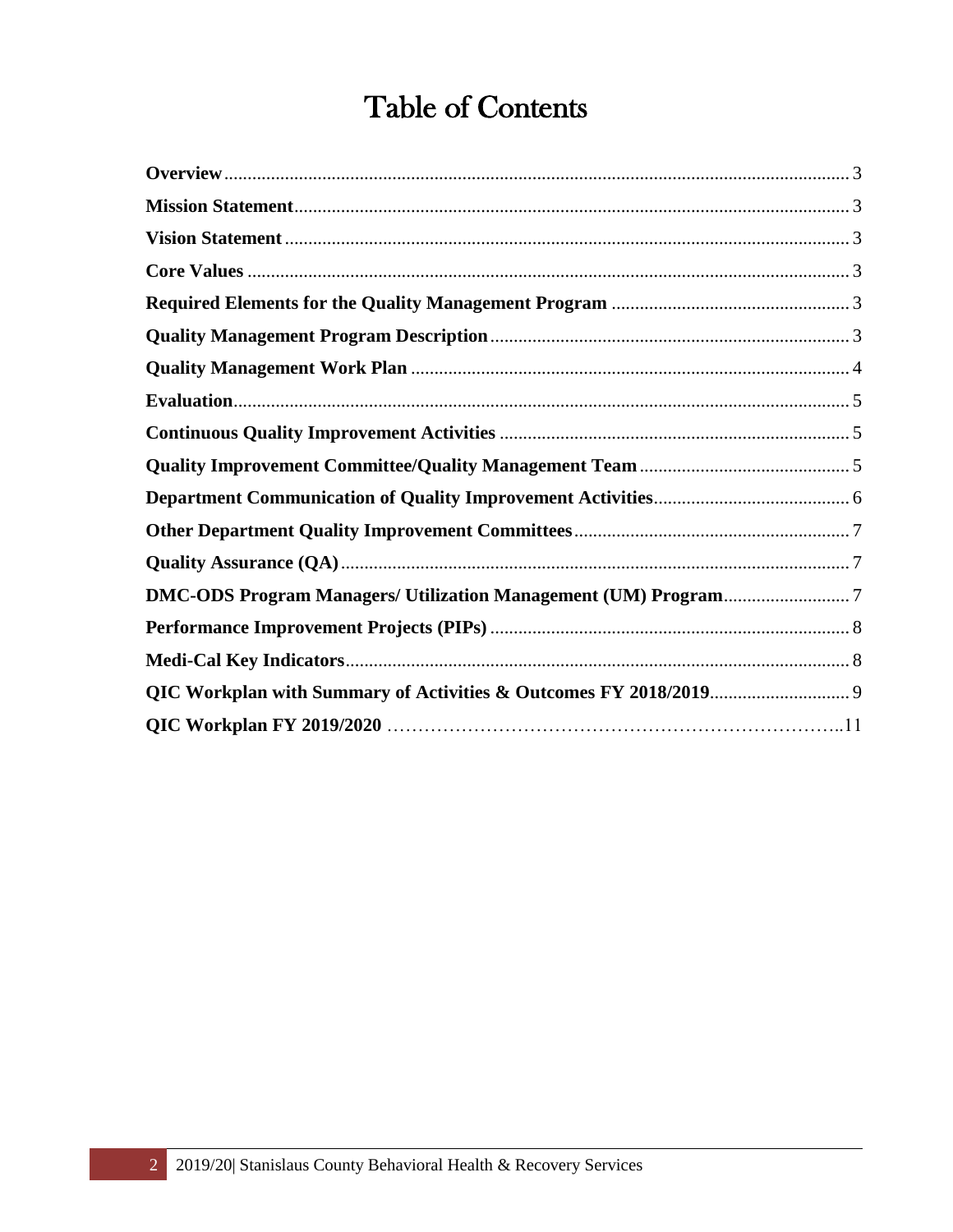## **Overview**

The Quality Improvement Work Plan serves as the foundation of the Stanislaus County Behavioral Health & Recovery Services (BHRS) to continuously improve the quality of treatment and services provided to our beneficiaries. The programs provided through BHRS are based on BHRS's Mission Statement, Vision Statement, and our Core Values.

#### <span id="page-2-0"></span>Mission Statement

In partnership with our community, our mission is to provide and manage effective prevention and behavioral health services that promote the community's capacity to achieve wellness, resilience, and recovery outcomes.

#### <span id="page-2-1"></span>Vision Statement

Our Vision is to continue to be a leader in Behavioral Health and to be recognized for excellence in our community, state, and nation.

### <span id="page-2-2"></span>Core Values

We, the employees of Stanislaus County Behavioral Health & Recovery Services, value:

- Trustworthiness
- Respect
- Responsibility
- Fairness
- Caring
- Citizenship

### <span id="page-2-3"></span>Required Elements for the Quality Management Program

According to the California State Department of Health Care Services (DHCS), the Quality Management (QM) Program clearly defines the BHRS QM Program's structure and elements, assigns responsibility to appropriate individuals, and adopts or establishes quantitative measures to assess performance and to identify and prioritize area(s) for improvement. The QM Program shall be evaluated annually and updated as necessary per Title 9, CCR, Section 1810.440(a)(6) and Title 42, CFR, Section 438.240(e).

#### <span id="page-2-4"></span>Quality Management Program Description

The QM Program shall be accountable to the Behavioral Health and Recovery Services Director as described in Title 9 CCR, Section 1810.440(a) (1). Operation of the QI program shall include substantial involvement by a licensed mental health staff person, as described in Title 9 CCR, Section 1810.440(a)(4). The QI Program shall include active participation by practitioners and providers, as well as beneficiaries and family members in the planning, design and execution of the QI Program, as described in Title 9 CCR, Section 1810.440(a)(2)(A-C).

There shall be a minimum of two active Performance Improvement Projects (PIPs) that meet the criteria in Title 42, CFR, Section 438.240(b)(1) and (d). Each performance improvement project shall focus on a clinical area, as well as one non-clinical area.

The QM Program shall;

- Conduct performance monitoring activities throughout its operations.
- Activities shall include but not be limited to;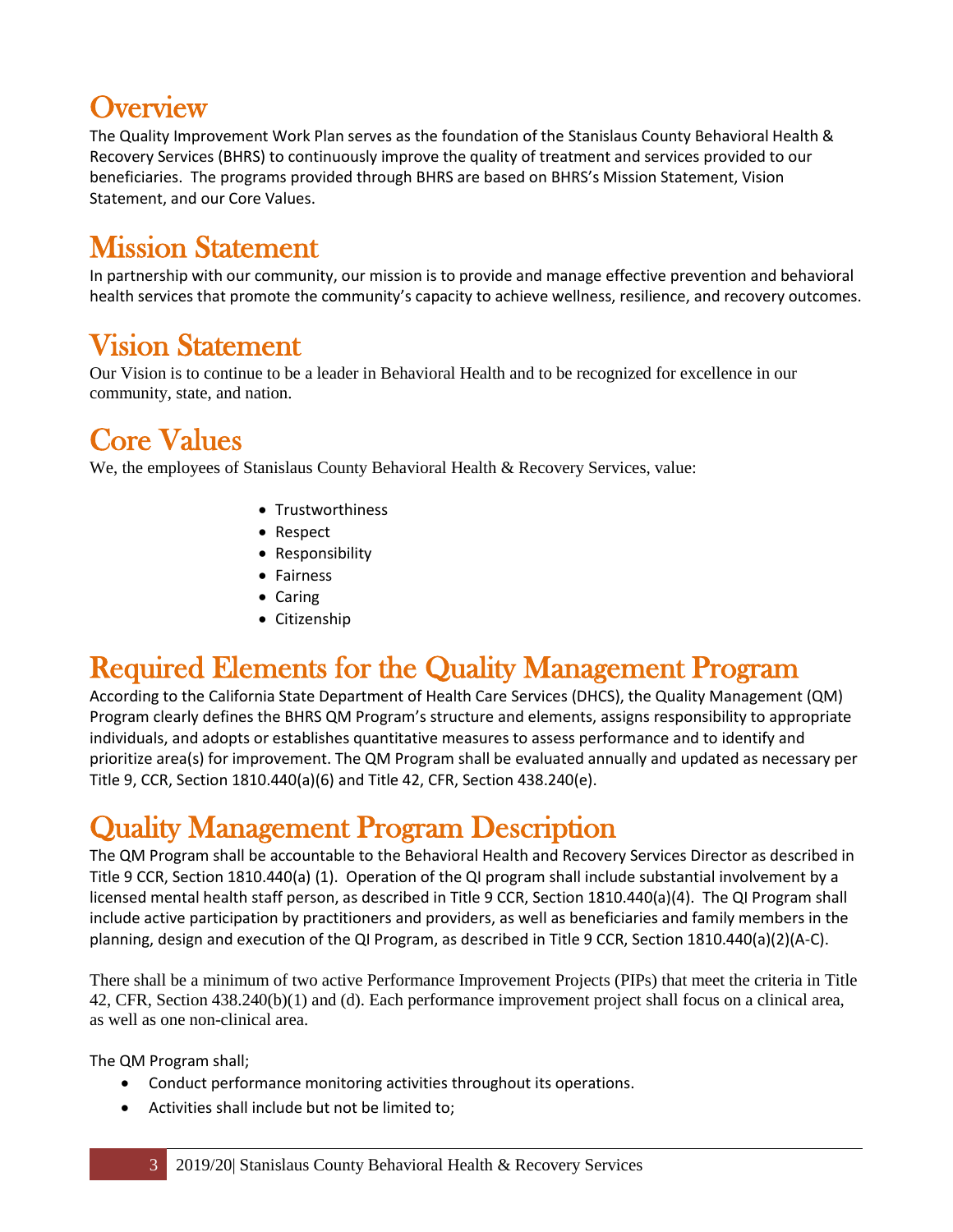- o Service Satisfaction
- o Safety and Effectiveness of Medication Practices
- o Coordination of Care
- o Quality of Care
- o Service Capacity
- o Timeliness of Services
- o Training of staff
- Ensure continuity and coordination of care with physical health care providers.
- Coordinate with other community providers used by its beneficiaries.
- Assess the effectiveness of our MOUs with Health Net and Health Plan of San Joaquin, to ensure the highest quality of services for both physical and mental health.
- Have mechanisms to detect both underutilization and overutilization of services, as required by Title 42, CCR, Section 438.240(b)(3).
- Implement mechanisms to assess beneficiary/family satisfaction. The BHRS shall assess beneficiary/family satisfaction by:
	- $\circ$  Surveying beneficiary/family satisfaction with the BHRS's services at least annually;
	- $\circ$  Evaluating beneficiary grievances, appeals and fair hearings at least annually; and
	- o Evaluating requests to change persons providing services at least annually; and
	- $\circ$  Inform providers of the results of beneficiary/family satisfaction activities.
- Implement mechanisms to monitor the safety and effectiveness of medication practices.
	- $\circ$  The monitoring mechanism shall be under the supervision of a person licensed to prescribe or dispense prescription drugs.
	- o Monitoring shall occur at least annually.
- Implement mechanisms to address meaningful clinical issues affecting beneficiaries system-wide.
	- $\circ$  Monitor appropriate and timely intervention of occurrences that raise quality of care concerns.
	- o Take appropriate follow-up action when such an occurrence is identified.
	- o Results of the intervention shall be evaluated by BHRS at least annually.

### <span id="page-3-0"></span>Quality Management Work Plan

BHRS has a QM Work Plan covering the current contract cycle with documented annual evaluations and documented revisions as needed. The QM plan was established for meeting the DMC- ODS requirements within the State and County contract.

The QM Work Plan includes the following:

- Evidence of the monitoring activities including, but not limited to,
	- $\circ$  Review of beneficiary grievances, appeals, expedited appeals, fair hearings, expedited fair hearings, provider appeals, and clinical records review as required by Title 9, CCR, Section 1810.440(a)(5) and Title 42, CFR, section 438.416;
- A description of mechanisms that has been implemented to assess the accessibility of services within its service delivery area as related to the commencement of the DMC-ODS system for SUD services. This shall include;
	- o Goals for responsiveness for the BHRS's 24-hour access line number,
	- o Timeliness for scheduling of routine appointments,
	- o Timeliness of services for urgent conditions, and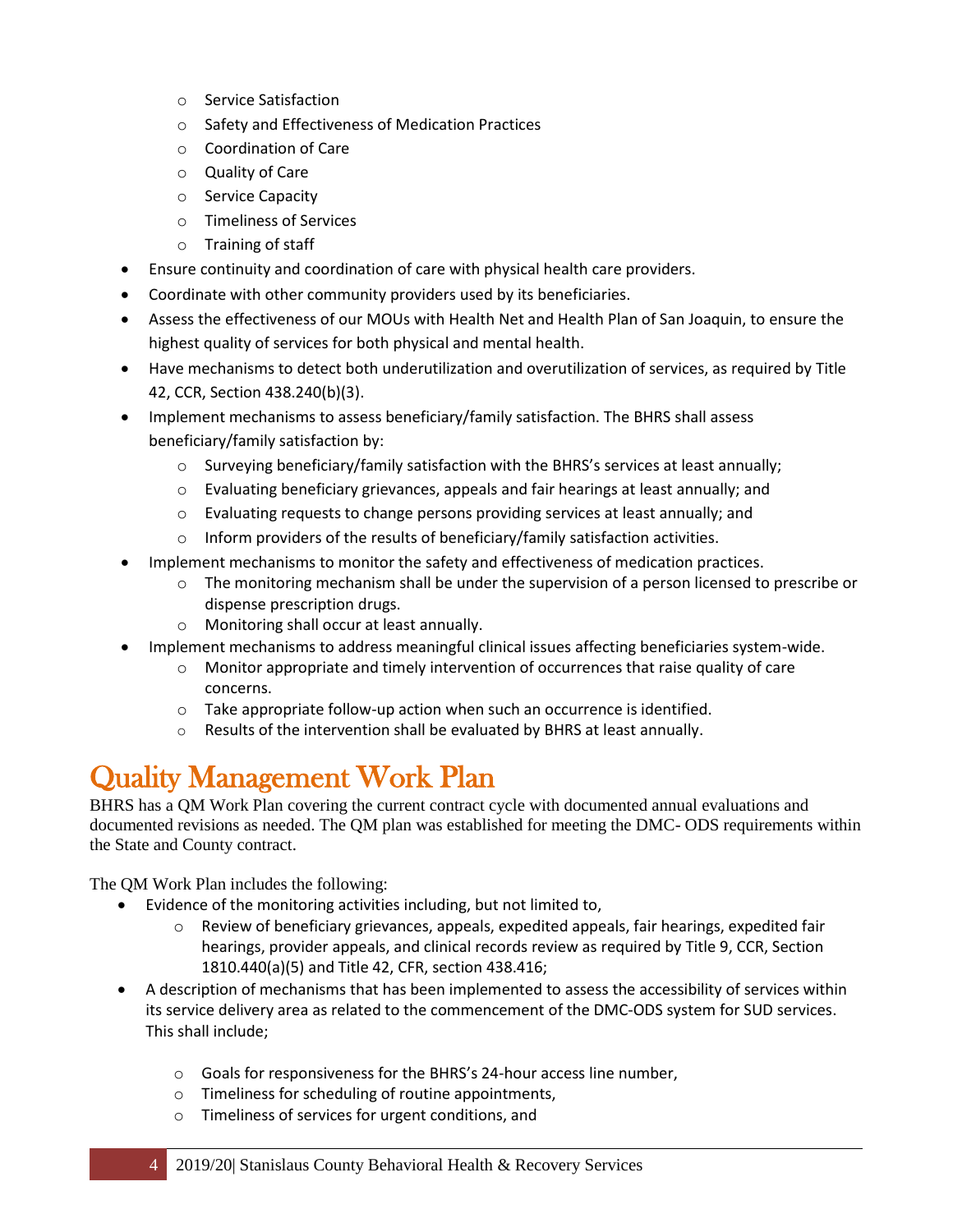- o Access to after-hours care.
- Evidence of compliance with the requirements for cultural competence and linguistic competence specified in Title 9, CCR, Section 1810.410.

#### <span id="page-4-0"></span>Evaluation

Annual evaluations are completed at the end of each fiscal year. The annual evaluation is conducted by Quality Improvement Program.

The evaluation summarizes the following;

- The goals and objectives of the programs/service's DMC-ODS Quality Improvement Plan,
- The quality improvement activities conducted during the past year, including the targeted process.
- The Medi-Cal key indicators utilized,
- The findings of the measurement, data aggregation, assessment and analysis processes, and
- The quality improvement initiatives taken in response to the findings.
- The progress towards meeting the Department's Annual Objectives.
- Recommendations: Based upon the evaluation, the actions deemed necessary to improve the effectiveness of the Department's program services.

### <span id="page-4-1"></span>Continuous Quality Improvement Activities

QI activities to improve outcomes of existing services and/or to design new services shall include:

- Collecting and analyzing data to measure against the goals stated in the QI/QM annual work plan, which prioritized areas of improvement that have been identified;
- Identifying opportunities for improvement and deciding which opportunities to pursue;
- Identifying relevant committees internal or external to ensure appropriate exchange of information with the QI Committee;
- Obtaining input from providers, beneficiaries and family members in identifying barriers to delivery of DMC-ODS services;
- Ensuring practice guidelines are adhered to;
- Designing and implementing interventions for improving performance;
- Measuring effectiveness of the interventions;
- Monitor the inclusion of cultural competency;
- Incorporating successful interventions into the BHRS operations as appropriate;
- Reviewing beneficiary grievances, appeals, expedited appeals, fair hearings, expedited fair hearings, provider appeals, and clinical records review as required by title 9, CCR, Section 1810.440(a)(5).

### <span id="page-4-2"></span>Quality Improvement Committee/Quality Management Team

The Quality Improvement (QI) Committee/Quality Management (QM) Team shall monitor the service delivery system with the aim of improving the processes of providing quality care for beneficiaries receiving DMC-ODS treatment services. The QI Committee shall:

- Review the quality of DMC-ODS services provided to beneficiaries.
- Recommend policy decisions;
- Review and evaluate the results of QI activities, including;
	- o Performance improvement projects;
	- o Institute needed QI actions;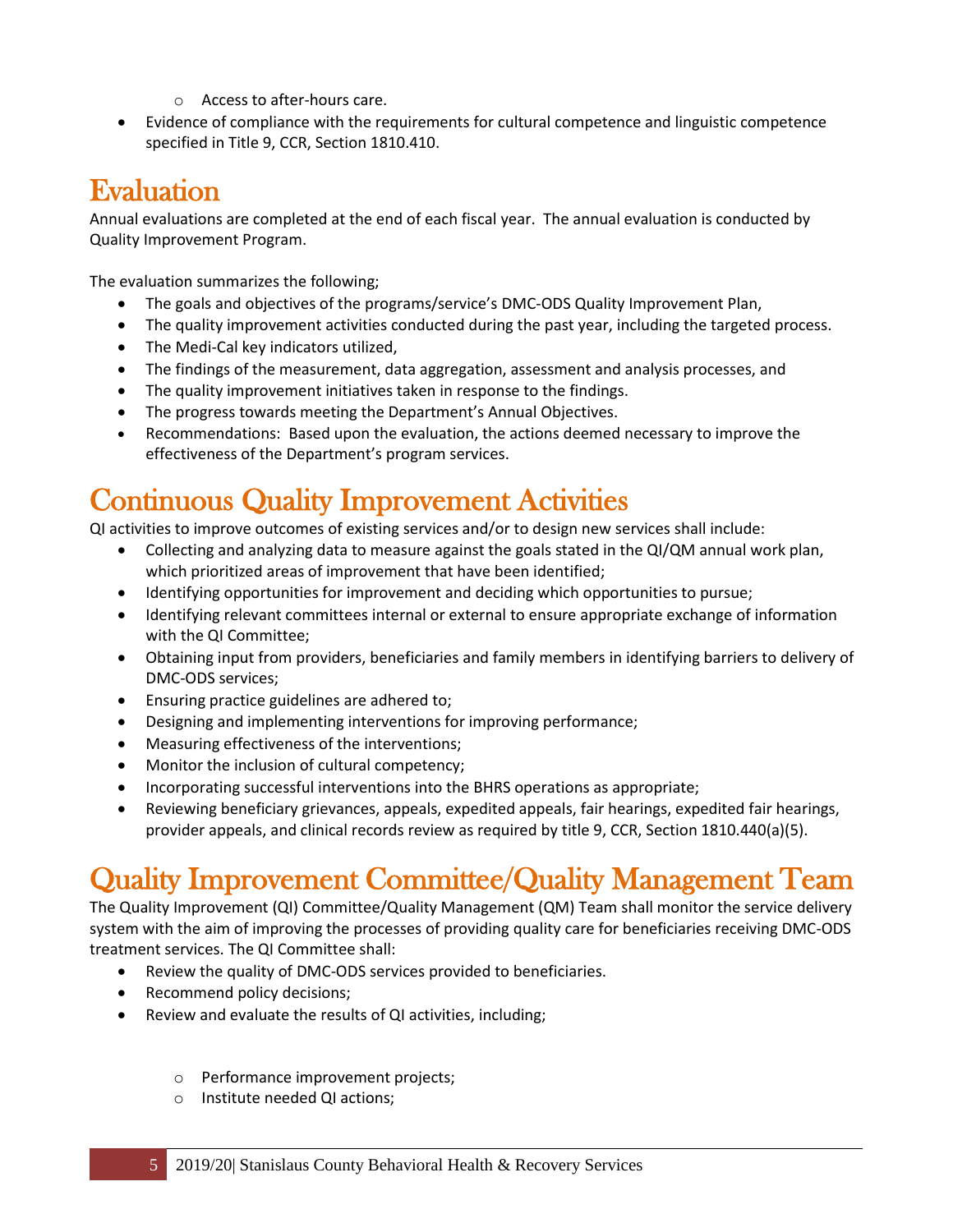- o Ensure follow-up of QI processes; and
- o Document QI Committee meeting minutes regarding decisions and actions taken.

QIC/QMT meeting agendas may include, but are not limited to, the following agenda items:

- Grievances, appeals, state fair hearings
- Expedited appeals and state fair hearings
- Requests for change of provider
- Notice of Adverse Benefit Determination (NOABD)
- Contract Provider services
- Consumer Satisfaction Survey Outcomes
- Utilization Review of documentation results
- Timeliness to services, referrals to residential
- Service delivery capacity, trends, quality and outcomes
- Policies and procedures
- Performance Improvement Projects
- Utilization of DMC-ODS Services
- Verification of services
- Cultural and Linguistic Competence needs and services
- Training updates

The QIC/QMT meets at least monthly and may include the following individuals:

- BHRS Director
- BHRS Medical Director
- BHRS Assistant Director
- BHRS Assistant Director-Administration
- BHRS Senior Leaders
- BHRS Program Managers
- MHSA Coordinator
- Compliance Officer
- Quality Services/Risk Manager
- Utilization Management Mental Health Coordinator
- UM Staff
- QI/QA staff
- Beneficiaries/Family Members
- Treatment Providers

#### <span id="page-5-0"></span>Department Communication of Quality Improvement **Activities**

BHRS supports QI activities through the planned coordination and communication of the results of the measurement of QI Initiatives. The overall efforts are to continually improve the quality of care provided to our beneficiaries to ensure that BHRS's mission is achieved. The planned communication may take place through the following methods:

- Recipients participating in the QIC report back to prospective recipient groups
- Emails
- Presentations to the Behavioral Health Board that addressed both Mental Health and Substance Use Disorder Services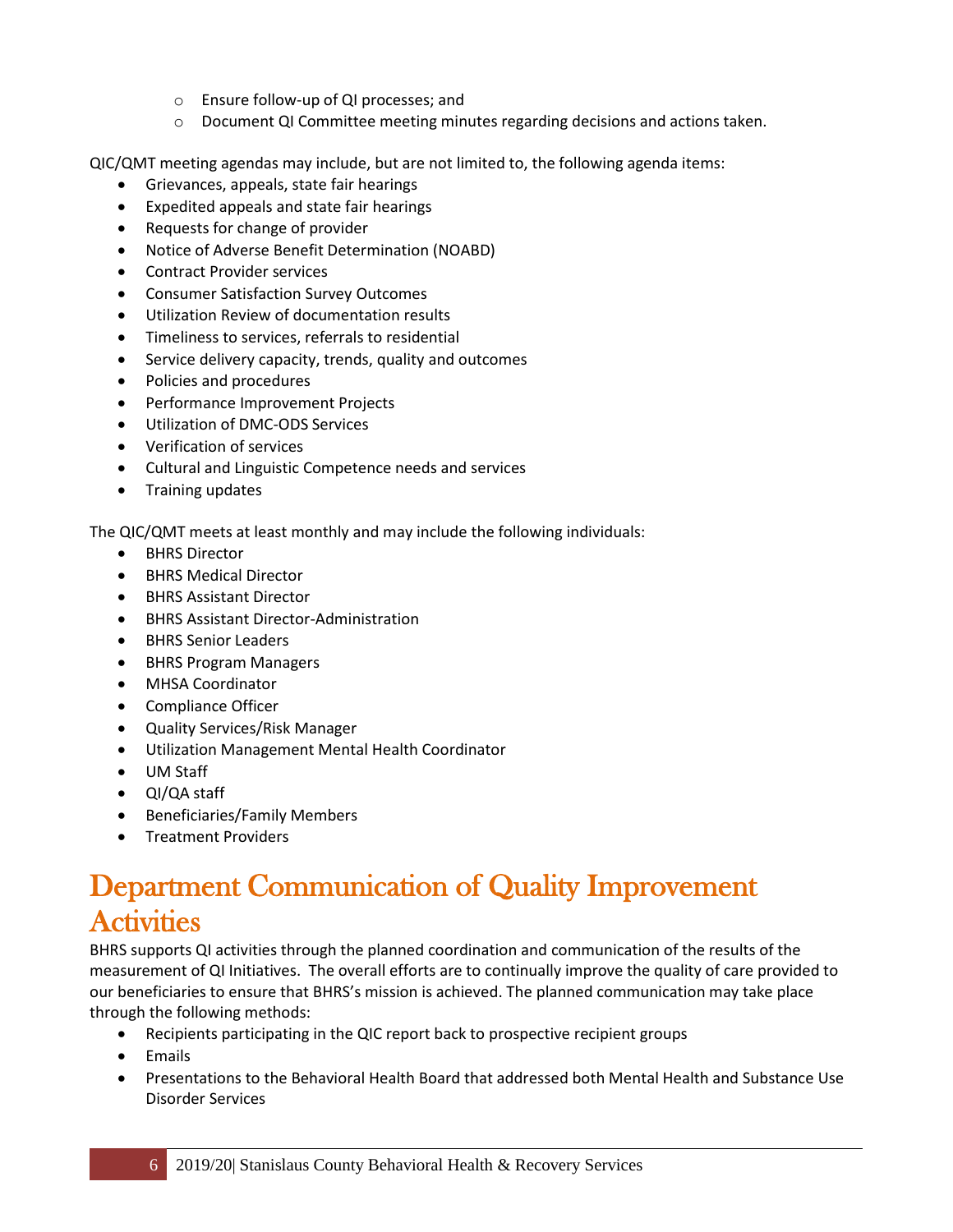- Posters, brochures, notices and surveys displayed in clinic locations
- Distribution of the Department's annual DMC-ODS QI Work Plan
- Distribution of meeting minutes

#### <span id="page-6-0"></span>Other Department Quality Improvement Committees

The Department has the following standing committees where QI/UM/QA activities occur:

- Performance Improvement Projects (PIP) Committee
- Compliance Committee
- Cultural Competency Committee
- SUD Provider Meeting
- Peer Review
- Health Plan of San Joaquin/ Beacon BHRS Collaborative Meeting
- Health Net/MHN BHRS Collaborative Meeting
- Integrated Electronic Health Record Navigation/Documentation Training
- 800/Contact Log Oversight Committee
- SAPT Committee Calls
- DMC-ODS Technical Assistance (TA) Call
- BHRS SUD Leadership Meeting
- DMC-ODS Action Committee
- Quarterly in person SAPT Committee Meetings
- Medi-Cal Key Indicators meeting
- Monthly DHCS Analysis Calls

### <span id="page-6-1"></span>Quality Assurance (QA)

BHRS shall set standards and implement processes that will support understanding of, and compliance with, documentation standards set forth in the DHCS contract and any standards set by BHRS. QA activities may include monitoring performance so that the documentation of care provided will satisfy the requirements set forth in the State and County DMC-ODS contract. The documentation standards for beneficiary care are minimum standards to support claims for the delivery of specialty mental health and substance use disorder services. All standards shall be addressed within the beneficiary record.

#### <span id="page-6-2"></span>DMC-ODS Program Managers/ Utilization Management (UM) Program

DMC-ODS Program Managers with assistant from the Utilization Management Program shall;

- Be responsible for assuring that beneficiaries have appropriate access to substance use disorder services and specialty mental health services as required in Title 9, CCR, Section 1810.440(b)(1-3).
- Evaluate medical necessity, appropriateness and efficiency of services provided to Medi-Cal beneficiaries prospectively or retrospectively.
- Implement mechanisms to assess the capacity of service delivery for its beneficiaries. This includes monitoring the number, type, and geographic distribution of mental health and substance use disorder services within the BHRS's delivery system.
- Implement mechanisms to assess the accessibility of services within its service delivery area. This shall include the assessment of responsiveness of the BHRS's 24-hour access line number, screening of calls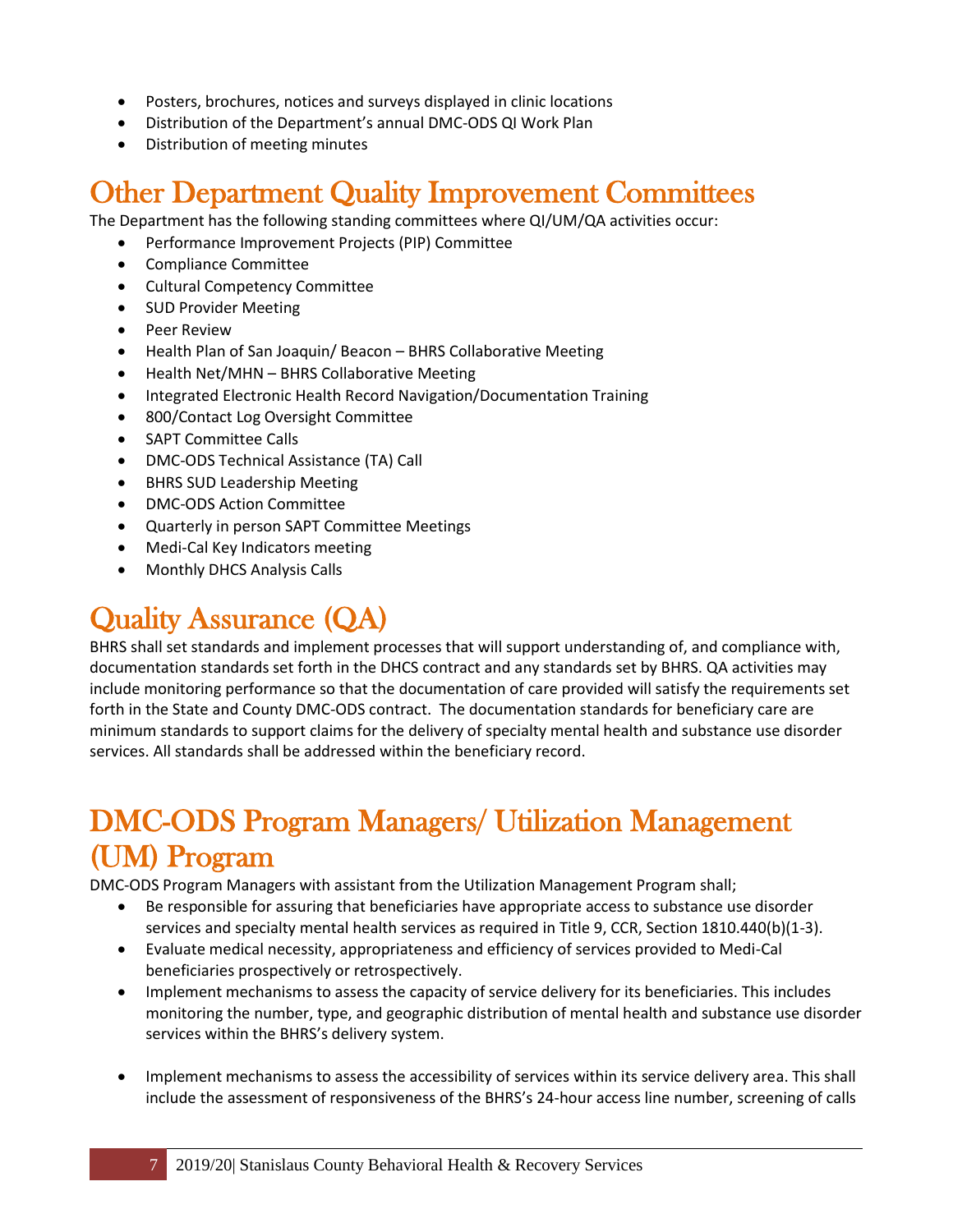to determine the appropriate level of care, timeliness of scheduling initial appointments, timeliness of DMC-ODS services.

- Implement mechanisms to assure authorization decision standards are met. Authorization of services shall include all of the following:
	- $\circ$  Pursuant to Title 42, CFR, Section 438.210(b)(1), the Contractor and its subcontractors must have in place, and follow, written policies and procedures for processing requests for initial and continuing authorizations of services.
	- $\circ$  Pursuant to Title 42, CFR, Section 438.210(b)(2), the Contractor shall have in effect mechanisms to ensure consistent application of review criteria for authorization decisions and shall consult with the requesting provider when appropriate.
	- $\circ$  Pursuant to Title 42, CFR, Section 438.210(b)(3), any decision to deny a service authorization request or to authorize a service in an amount, duration, or scope that is less than requested shall be made by a health care professional who has appropriate clinical expertise in treating the beneficiary's condition or disease.
	- $\circ$  Decisions must be made within the timeframes outlined for service authorizations in Title 42, CFR Section 438.210(d), and notices of action related to such decisions must be provided within the timeframes set forth in Title 42, CFR, Section 438.404.(c).

# <span id="page-7-0"></span>Performance Improvement Projects (PIPs)

BHRS will develop Performance Improvement Projects that will be designed to achieve significant improvement in clinical and non-clinical health outcomes and beneficiary satisfaction. BHRS will establish an ongoing quality assessment and performance improvement program consistent with 42 CFR 438.240. BHRS will maintain a minimum of two active PIPS's overseen by the QI Committee/QM Team with one being clinical and one addressing an administrative area.

• Two PIP committees have been established and meet regularly.

# <span id="page-7-1"></span>Medi-Cal Key Indicators

A Medi-Cal key indicator is a type of quantifiable measurement that provides information regarding a program/services process, functions or outcomes. Selection of a Medi-Cal Key Indicator for services within BHRS is based on the following considerations:

- Relevance to the Department's mission.
- Required monitoring item by DHCS and EQRO.
- Clinical importance whether it addresses a clinically important process that is:
	- o High volume
	- o High risk
	- o Measuring consumer satisfaction
	- o Assess the cultural competency of services, linguistics, etc.

Once the performance of a selected process has been measured, assessed and analyzed, the information gathered by the above Medi-Cal key indicator(s) is used to identify a continuous quality improvement initiative to be undertaken. The decision to undertake the initiative is based upon program/service priorities. The purpose of an initiative is to improve the performance of existing services or to design new ones.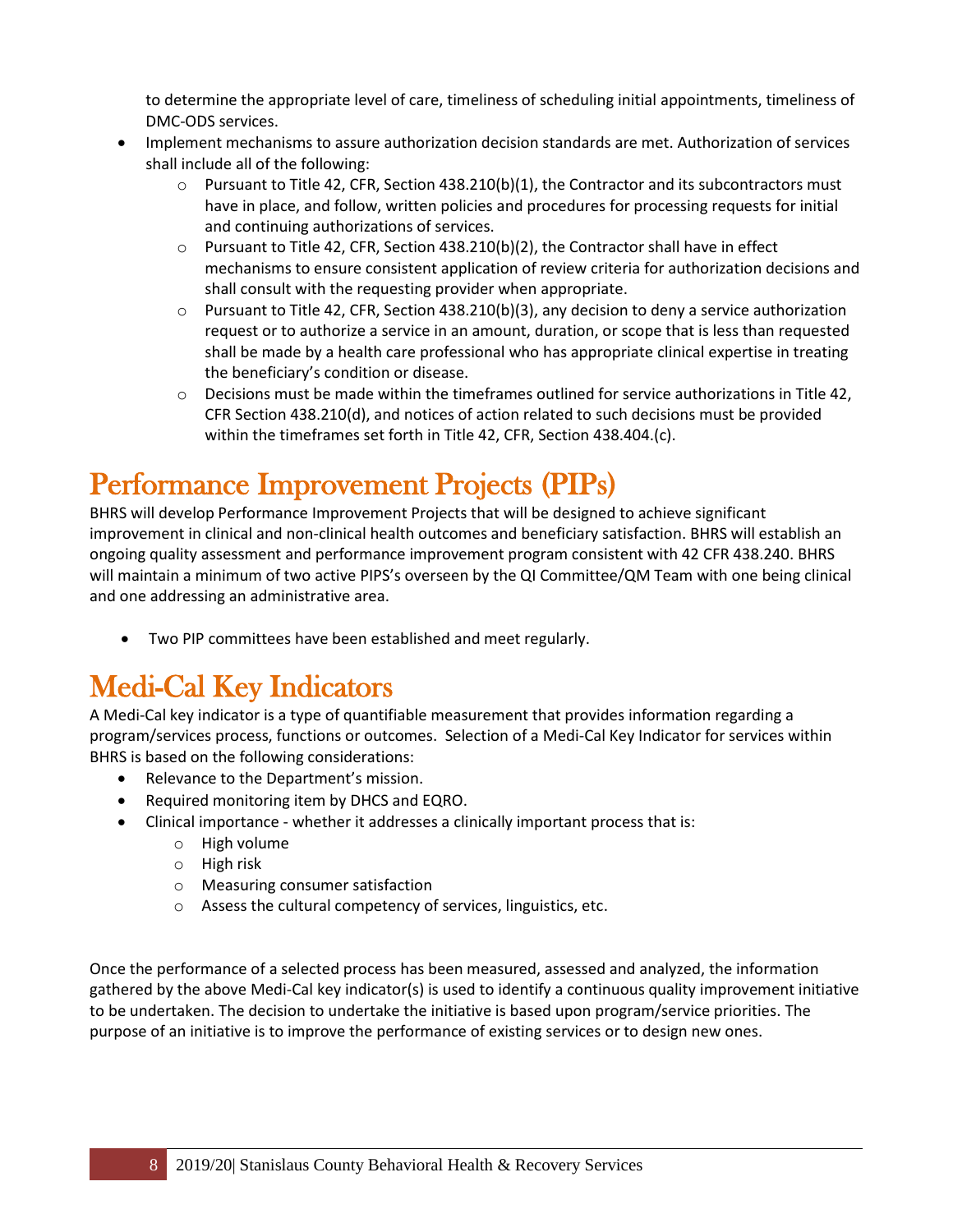## SUD QIC WORK PLAN F/Y 2018-2019 Summary of Activities/Outcomes

| <b>Areas of</b><br>Focus/<br><b>Key</b><br><b>Processes</b> | <b>Focus of</b><br>Improvement                                                                                             | <b>Measurable</b><br><b>Objective</b>                                                                                                               | <b>QIC</b><br><b>Activities</b>                                                                                                                                                                      | <b>Monitoring</b><br><b>Frequency</b> | <b>End of Year</b><br><b>Summary of</b><br><b>Activities/</b><br><b>Outcomes</b>                                                                                                                                                                                                                                                             |
|-------------------------------------------------------------|----------------------------------------------------------------------------------------------------------------------------|-----------------------------------------------------------------------------------------------------------------------------------------------------|------------------------------------------------------------------------------------------------------------------------------------------------------------------------------------------------------|---------------------------------------|----------------------------------------------------------------------------------------------------------------------------------------------------------------------------------------------------------------------------------------------------------------------------------------------------------------------------------------------|
| <b>Access</b>                                               | Evaluate program<br>specific data regarding<br>number of days from<br>initial referral/contact to<br>completed assessment. | Number of days<br>from initial<br>referral/contact<br>to completed<br>assessment.<br>Number of no-<br>shows to initial<br><b>SUD</b><br>assessment. | Evaluating<br>current intake<br>processes<br>through use of<br>simulated<br>walk-through<br>form.<br>Refresher<br>training on<br>how to<br>document no-<br>show for an<br>initial SUD<br>assessment. | Monthly<br>Monthly                    | Simulated walk-<br>through form<br>completed, QIC<br>members shared each<br>programs' processes<br>along with adjustments<br>needed to adhere to<br>timeliness standards.<br>New activity will<br>include reviewing<br>timeliness data from<br>Contact Log.<br>Documentation of no-<br>show has improved,<br>allowing the QIC to<br>monitor. |
| <b>Access</b>                                               | Evaluate program<br>specific data regarding<br>number of days from<br>completed assessment to<br>first service.            | Number of days<br>from assessment<br>to first service.                                                                                              | Evaluating<br>current intake<br>processes<br>through use of<br>simulated<br>walk-through<br>form.                                                                                                    | Monthly                               | Simulated walk-<br>through form<br>completed, QIC<br>members shared each<br>programs' processes<br>along with adjustments<br>needed to adhere to<br>timeliness standards.<br>New activity will<br>include reviewing<br>timeframe from SUD<br>assessment service<br>code to first treatment<br>service code.                                  |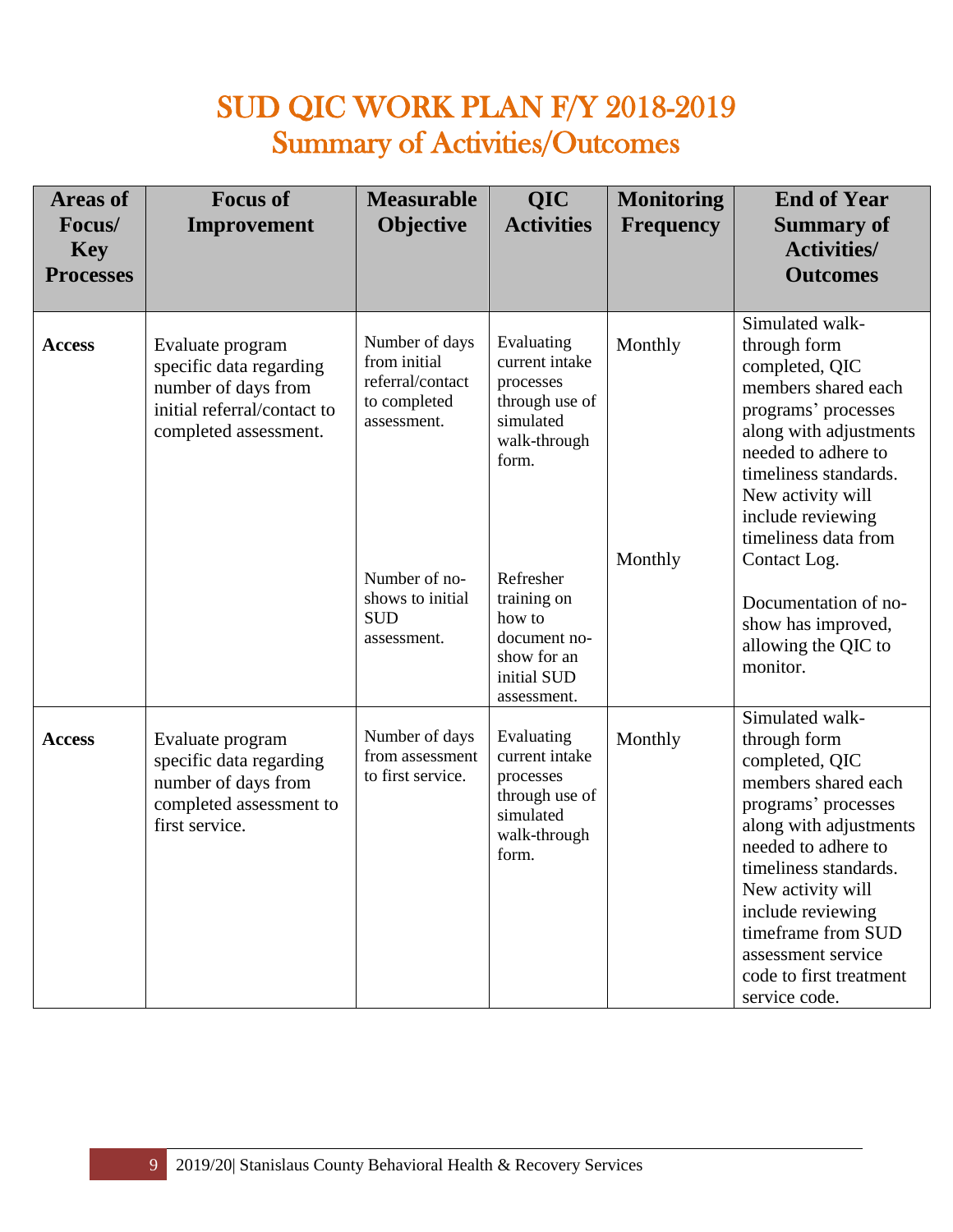| <b>Areas of</b><br>Focus/<br><b>Key</b><br><b>Processes</b> | <b>Focus of</b><br>Improvement                                                                                                                                                                                                                                                                                                                                                                                                                                                                                                                                                                                                                                                                                                                                                                                                                                                                                              | <b>Measurable</b><br><b>Objective</b>                                                                                           | QIC<br><b>Activities</b>                                                                                       | <b>Monitoring</b><br><b>Frequency</b> | <b>End of Year</b><br><b>Summary of</b><br><b>Activities/</b><br><b>Outcomes</b> |
|-------------------------------------------------------------|-----------------------------------------------------------------------------------------------------------------------------------------------------------------------------------------------------------------------------------------------------------------------------------------------------------------------------------------------------------------------------------------------------------------------------------------------------------------------------------------------------------------------------------------------------------------------------------------------------------------------------------------------------------------------------------------------------------------------------------------------------------------------------------------------------------------------------------------------------------------------------------------------------------------------------|---------------------------------------------------------------------------------------------------------------------------------|----------------------------------------------------------------------------------------------------------------|---------------------------------------|----------------------------------------------------------------------------------|
| <b>Regulatory</b><br>Complianc<br>e                         | In effort to meet<br>regulatory requirements,<br>the QIC will develop<br>SUD Medi-Cal Key<br>Indicators to<br>identify/monitor the<br>following:<br>$\Box$ Timeliness of 1st initial<br>contact to face-to-face<br>appointment<br>$\Box$ Frequency of follow-<br>up appointments in<br>accordance with<br>individualized treatment<br>plans<br>$\Box$ Timeliness of services<br>of the first dose of NTP<br>services<br>$\Box$ Access to after-hours<br>care<br>$\Box$ Responsiveness of the<br>beneficiary access line<br>$\Box$ Strategies to reduce<br>avoidable<br>hospitalizations<br>$\Box$ Coordination of<br>physical and mental<br>health services with<br>waiver services at the<br>provider level<br>$\Box$ Assessment of the<br>beneficiaries'<br>experiences, including<br>complaints, grievances<br>and appeals<br>$\Box$ Telephone access line<br>and services in the<br>prevalent non-English<br>languages. | SUD Medi-Cal<br>Key Indicators<br>will be<br>developed in<br>order to stay in<br>compliance with<br>state-required<br>elements. | SUD Medi-<br>Cal Key<br>Indicators will<br>be developed<br>and submitted<br>for approval<br>by QIC and<br>SLT. | Monthly                               | In progress.                                                                     |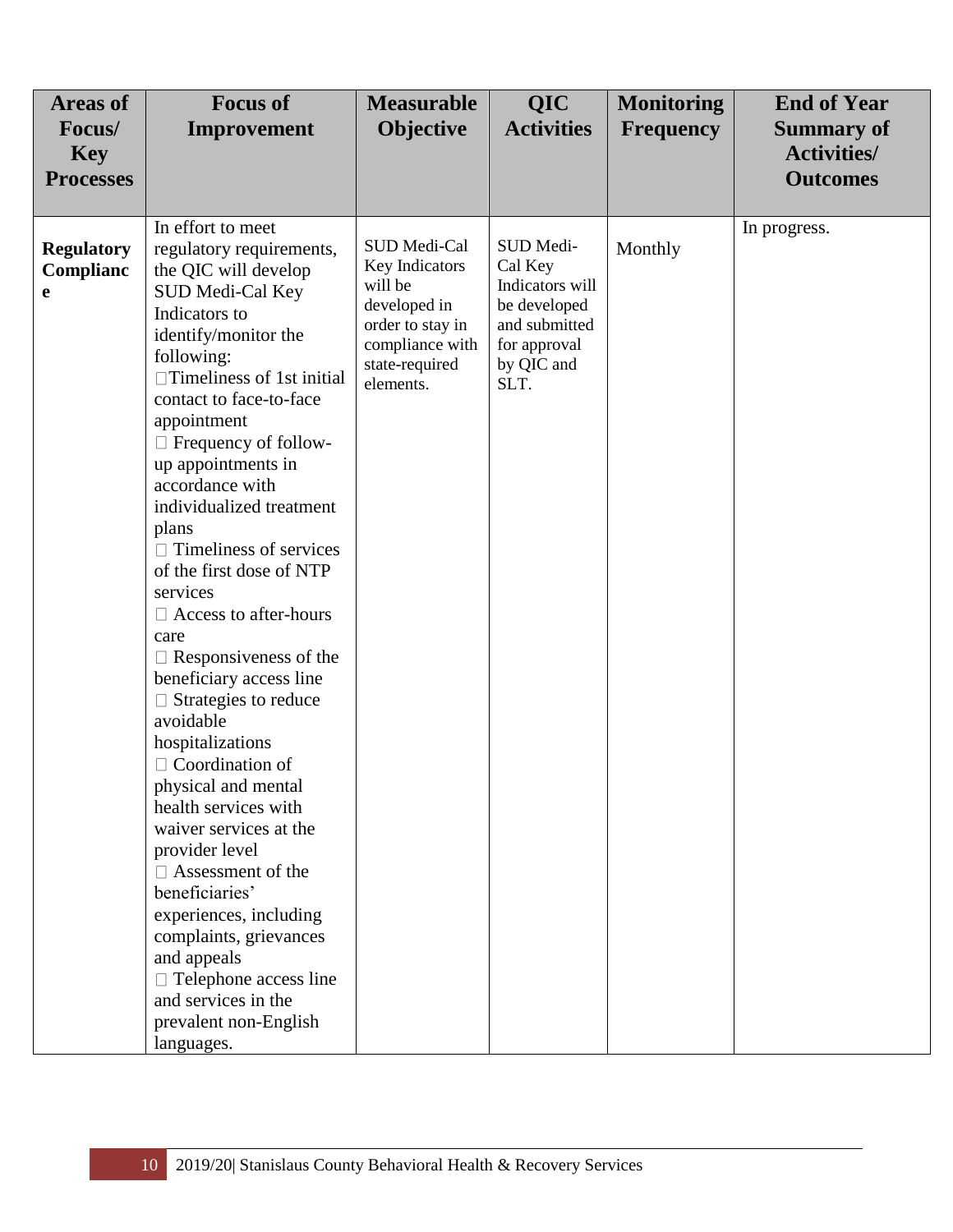# SUD QIC WORK PLAN F/Y 2019-2020

| <b>Areas of</b><br>Focus/<br><b>Key</b><br><b>Processes</b> | <b>Focus of Improvement</b>                                                                                                                                                                                                                                                                                                                                                                                                                                                                                                                                                                                                                                                       | <b>Measurable</b><br><b>Objective</b>                                                                                          | <b>QIC</b> Activities                                                                           | <b>Monitoring</b><br><b>Frequency</b> |
|-------------------------------------------------------------|-----------------------------------------------------------------------------------------------------------------------------------------------------------------------------------------------------------------------------------------------------------------------------------------------------------------------------------------------------------------------------------------------------------------------------------------------------------------------------------------------------------------------------------------------------------------------------------------------------------------------------------------------------------------------------------|--------------------------------------------------------------------------------------------------------------------------------|-------------------------------------------------------------------------------------------------|---------------------------------------|
| <b>Access</b>                                               | Evaluate program specific<br>data regarding number of<br>days from initial<br>referral/contact to completed<br>assessment.                                                                                                                                                                                                                                                                                                                                                                                                                                                                                                                                                        | Number of days from<br>initial referral/contact to<br>completed assessment.                                                    | Evaluating timeliness data<br>from Contact Log.                                                 | Monthly                               |
|                                                             |                                                                                                                                                                                                                                                                                                                                                                                                                                                                                                                                                                                                                                                                                   | Number of no-shows to<br>initial SUD assessment.                                                                               | Evaluating no-show data<br>for initial SUD<br>assessments.                                      | Monthly                               |
| <b>Access</b>                                               | Evaluate program specific<br>data regarding number of<br>days from completed<br>assessment to first service.                                                                                                                                                                                                                                                                                                                                                                                                                                                                                                                                                                      | Number of days from<br>assessment to first<br>service.                                                                         | Evaluating timeframe from<br>SUD assessment service<br>code to first treatment<br>service code. | Monthly                               |
| <b>Regulatory</b><br>Compliance                             | In effort to meet regulatory<br>requirements, the QIC will<br>develop SUD Medi-Cal Key<br>Indicators to identify/monitor<br>the following:<br>$\Box$ Timeliness of first initial<br>contact to face-to-face<br>appointment<br>$\Box$ Frequency of follow-up<br>appointments in accordance<br>with individualized treatment<br>plans<br>$\Box$ Timeliness of services of<br>the first dose of NTP services<br>$\Box$ Access to after-hours care<br>Responsiveness of the<br>beneficiary access line<br>$\Box$ Strategies to reduce<br>avoidable hospitalizations<br>$\Box$ Coordination of physical<br>and mental health services<br>with waiver services at the<br>provider level | <b>SUD Medi-Cal Key</b><br>Indicators will be<br>developed in order to stay<br>in compliance with state-<br>required elements. | SUD Medi-Cal Key<br>Indicator workgroup to<br>report progress.                                  | Every 6 months                        |